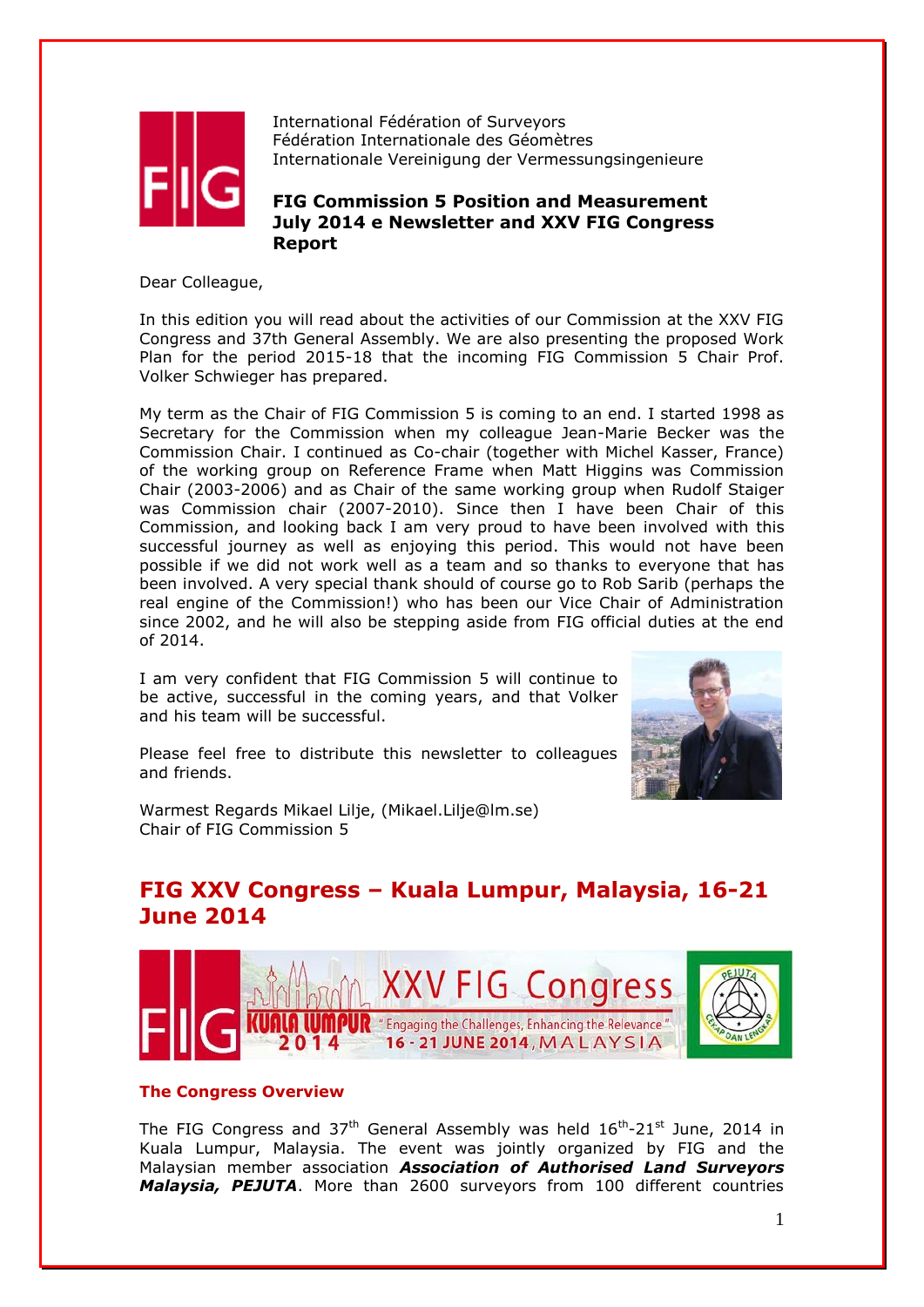participated in this congress and delegates attended over 500 presentations in over 150 technical sessions, meetings or forums.

From a FIG Commission 5 perspective, the Congress was important and impressive. Perhaps for the first time, a Prime Minister discussed "Geodesy" and its importance to a nation in an opening talk to the Congress! You can find part of his talk on YouTube at [https://www.youtube.com/watch?v=L8BUApdgv5w.](https://www.youtube.com/watch?v=L8BUApdgv5w)

In addition to the technical program, the focus during the week was also on the coming UN Resolution on Global Geodetic Reference Frame, an initiative initiated by the UN-GGIM and its working group on Geodesy. FIG as an organization is part of UN-GGIM and during the Congress FIG Commission 5 on numerous occasions promoted and supported this important initiative. For instance, the Malaysian Prime Minister discussed the UN resolution; the FIG President Teo Chee Hai did so in his opening talk as well as during the General Assembly. The Commission organized several joint sessions with UN GGIM AP during the week to highlight the UN Resolution. We were all very pleased and satisfied when the FIG General Assembly approved the FIG / UN GGIM AP statement on Global Geodetic Reference Frame in the second General Assembly. For a copy of the statement refer to the end of this report or navigate to the website location [http://fig.net/admin/ga/2014/minutes/UNGGIMAP-FIG\\_statement\\_on\\_ggrf.pdf](http://fig.net/admin/ga/2014/minutes/UNGGIMAP-FIG_statement_on_ggrf.pdf) .

Professor Chris Rizos, the President of the International Association of Geodesy (IAG), gave a well-received plenary talk on *Opportunities & Challenges for the Surveying Industry in a Multi-System GNSS World*. Prof. Rizos discussed how the future of surveying/geomatics would be impacted by several geospatial technology trends. The five mega-trends he mentioned and identified, that will influence developments in geodesy, were:

- The decades-long revolution unleashed by GPS
- The forthcoming era of multi-constellation GNSS
- The evolution of precise positioning from niche to mass markets
- The importance of global geodetic reference frames
- The acceptance that geodesy is indeed an Earth observation science



Taking these as starting points, a uniquely *geodetic perspective* on the challenges and opportunities for the geomatics discipline could be articulated – with consequences for the future of geomatics education, innovation & product development, evolution of practices & service provision, and the promotion of geomatic skillsets.

At this Congress, the Commission proudly released two new publications. The first one is an updated version of the FIG publication no 49 on *Cost effective GNSS technology*. The first edition was well received but since its initial release, the rapid developments in GNSS have meant an update was required. The second publication is the *Reference Frames in Practice Manual*. The manual is a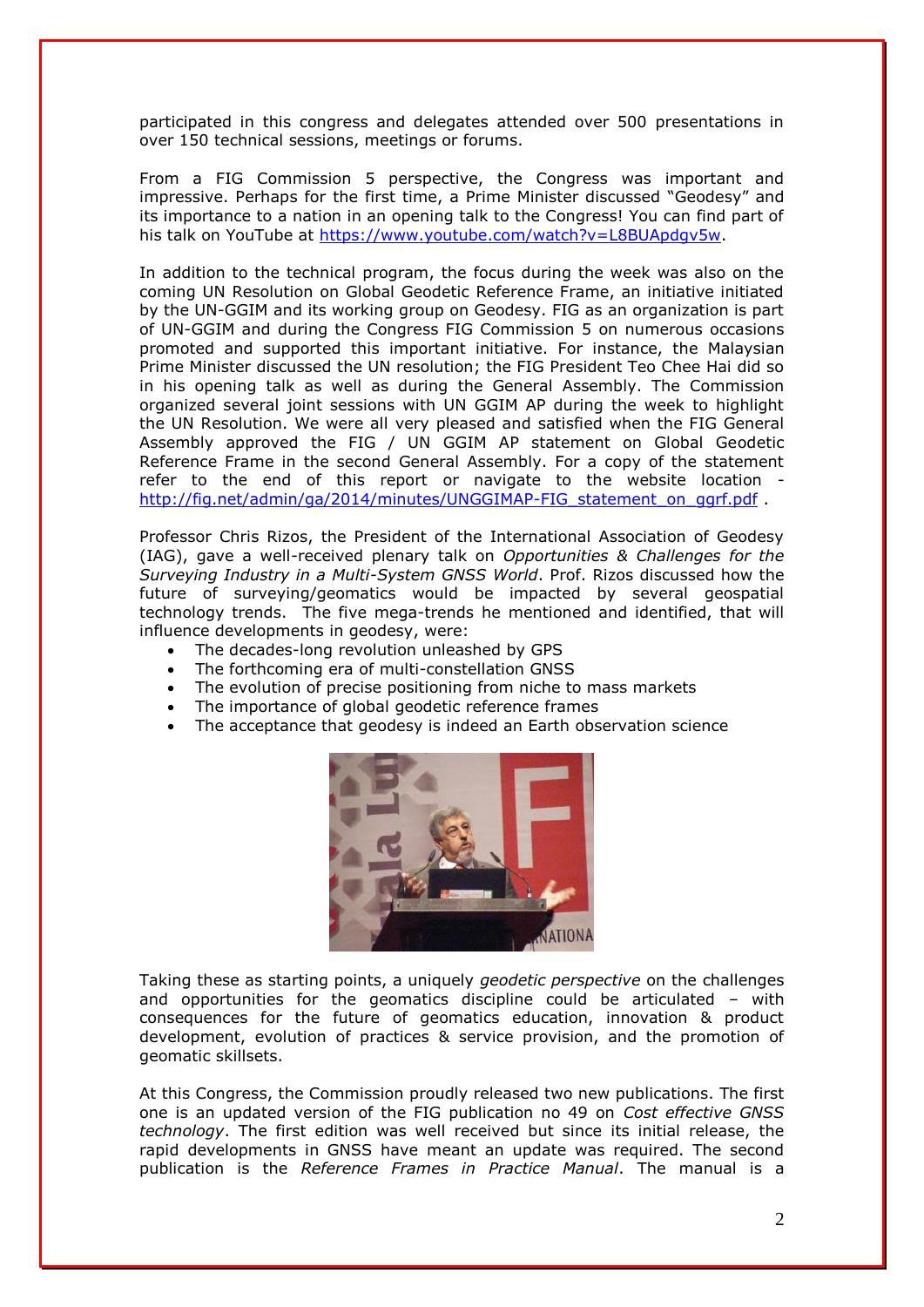compilation of fact sheets and is the result of cooperation between FIG and IAG. Multiple authors from the reference frame community have contributed to this publication. Mr. Graeme Blick from LINZ (New Zealand) has done an excellent job in coordinating and putting the concept together. Both new publications are available on the FIG Website - <http://www.fig.net/pub/figpub/index.htm>

Also, an important outcome and decision was to schedule new seminars on *Reference Frames in Practice*. After consultation with both the IAG and UN GGIM AP, the next seminar could be in Singapore, July 2015 in conjunction with the South East Asian Survey Congress (SEASC). The theme at this seminar would be more focused on Vertical Reference Frames and issues pertinent to the region. After this event we are proposing to hold another seminar in conjunction with the FIG Working Week in Christchurch in 2016.

### **Technical Program Summary**



The Commission 5 technical program at the Congress was comprehensive and extensive. It comprised of 22 technical sessions and forums. Several of them were joint sessions with Commission 6, and three were convened with sister organization, the UN-GGIM on the theme *Global Geodetic Reference Frame and CORS*.

It is impossible to present and reflect on all presentations in this report. Despite several "no-shows", overall the standard and technical quality was good. To highlight some sessions and presentations we would like to mention the following;

## **UN-GGIM-AP / FIG / IAG / UN-ICG Reference Frames in Practice - The Future**

The session reviewed the technical seminars on reference frames that have been held over the past few years, and discussed some future needs. At the session, UN GGIM AP WG 1 through its chair Dr. John Dawson mentioned that they have appreciated the technical seminars, the cooperation with FIG and would encourage a continuation of this relationship. Dr Dawson also mentioned that the next liaison could possibly happen in conjunction to the SEASC in Singapore 2015.

There were also several case study presentations that discussed dense velocity fields based on data from dense CORS network to determine geodynamic movements.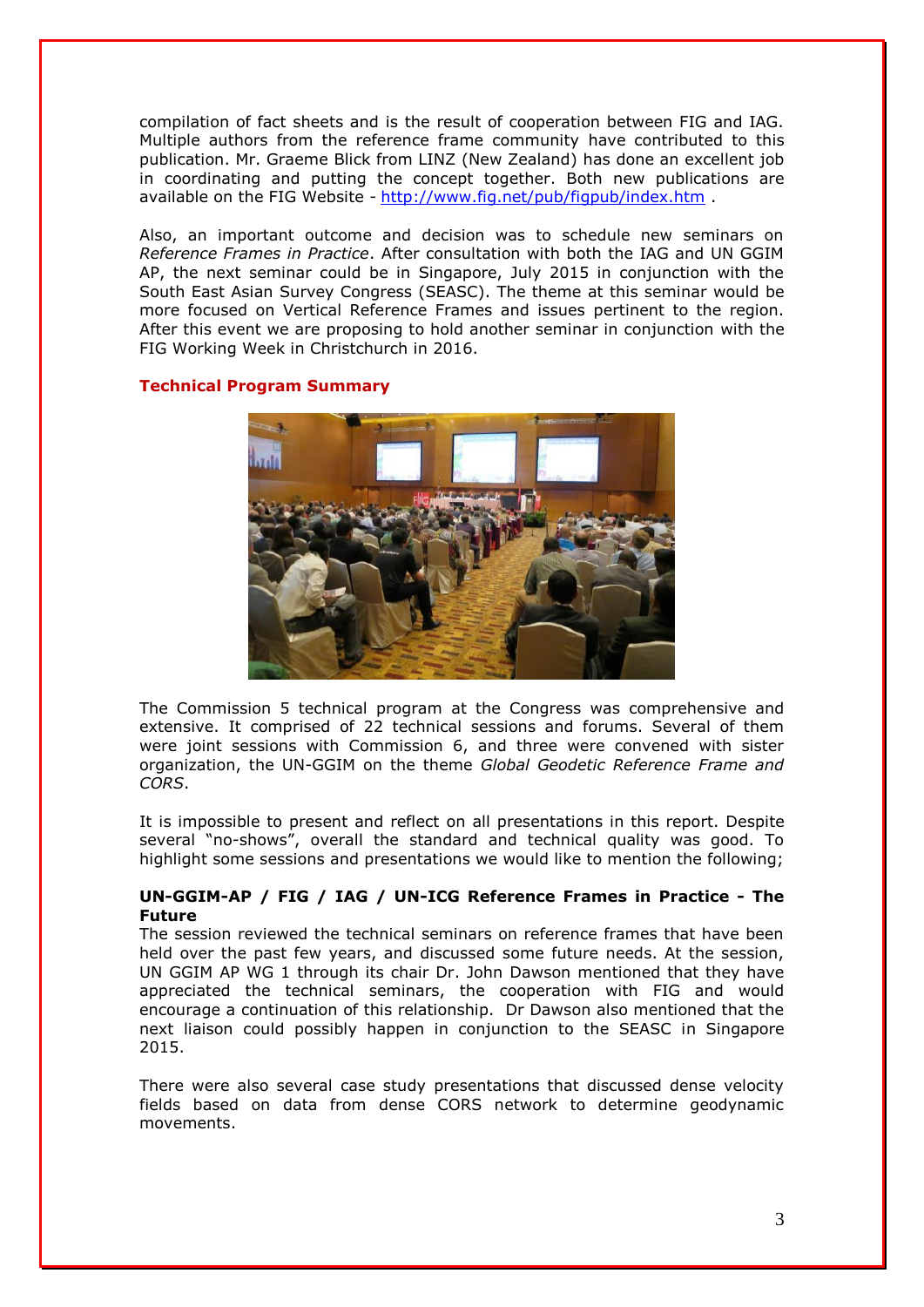

## **Next Generation Positioning Infrastructure (PI) - What is it and Why?**

In these sessions, there were some interesting thoughts delivered to discuss were we might be heading in the future regarding positioning and positioning infrastructure. We discussed the use of "Locata", the internet, Wifi, RFID and future GNSS techniques such as Precise Point Positioning (PPP) but also how social media and GNSS perhaps could be combined.

### **Joint FIG Commission 5/ UN-GGIM-AP Session on Global Geodetic Reference Frame and CORS**

For the Congress, we organized three joint sessions together with UN GGIM AP and focused on the proposed UN resolution on Global Geodetic Reference Frame. The first session saw presentations from Dr. Vanessa Lawrence (Co-Chair UN-GGIM), Dr. John Dawson (Chair UN-GGIM-AP WG 1 and representing Australia as the Co-chair of UN-GGIM working group on Geodesy), Prof. Chris Rizos (President IAG) and Joao Torres (Chair, IAG Sub Commission 1.3 on Regional Reference Frames).





In the second and third sessions relating to this topic, discussions occurred on the need for regional high-quality reference frames, such as the European ETR89, especially when more and more countries are interested in moving to a dynamic datum.

#### **Geoid, Gravity and Vertical Datum Determination**

Three sessions were organized concerning this theme which demonstrated the present and increasing interest in height determination and the importance of heights. Overall there were technical case studies from several parts of the world, and comprised of a mixture from developed countries such as the USA, and emerging countries.

#### **Multi-GNSS Environment and Precise Point Positioning**

This interesting session included presentations describing Multi-GNSS campaigns in South-East Asia using GPS, GLONASS and BeiDou. Techniques such as PPP were discussed. The technique was discussed at several presentations during the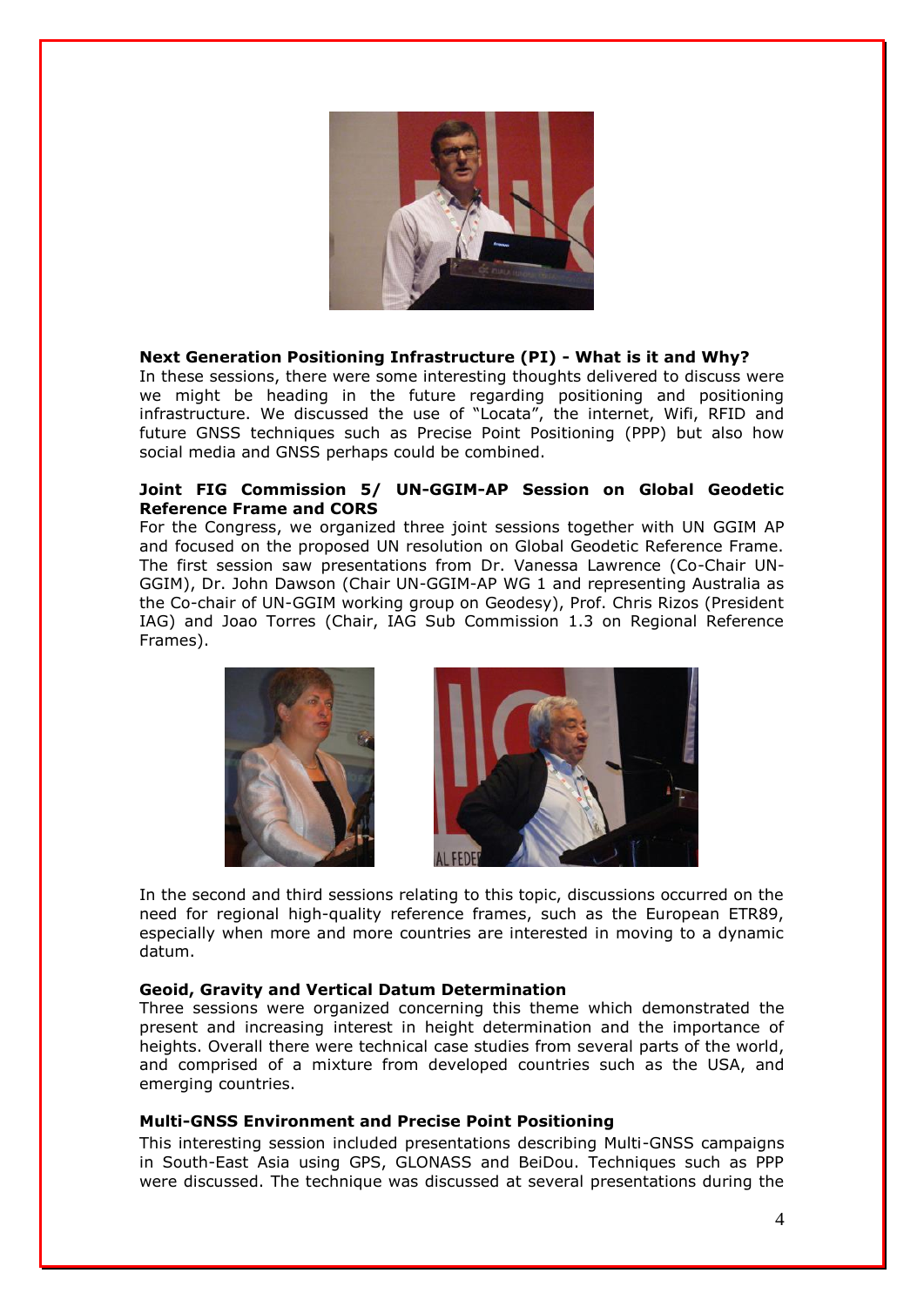congress including the plenary session. Some believe that PPP could be a technique to use instead of RTK (or network RTK) but it appears the general consensus amongst the surveying community is that PPP should be seen as another technique that compliments nRTK. Also from research, there is still a long way to go before PPP has initialization time that is shorter, and results are of higher accuracy than present GNSS measurement techniques.

### **Ubiquitous Positioning and Kinematic Measurements**

In the two sessions on this topic the results of Working Groups 5.4 and 5.5 were discussed. Special focus was on in-door positioning and mapping as well as location based services (LBS). Further input was delivered with respect to GNSS-INS coupling and to 3D data acquisition and modelling.

### **Cost Effective Positioning**

This unique session dealt with different aspects of low cost or cost effective aspects of positioning. Some contributions deal with the supplementation of survey techniques by RFID chips as well as using GNSS CORS networks. Research regarding high-sensitive GPS receivers was presented too. The contributions given by presenters yielded an extensive discussion in the auditorium among the national and international participants.

#### **Standards and Recommended Practices for Positioning and Measurement**

This important session included the introduction the "Guide of the Expression of Uncertainty in Measurement". It also provided an overview presentation concerning the Swedish Handbook in Surveying and Mapping, and enabled the participants to obtain some ideas on how to use standards and best practice rules.

Other technical sessions dealt with *Laser Scanning, Maps and Map Production as well as Remote Sensing, Unmanned Aerial Vehicles and Geodynamics*. For more information about technical sessions and program please refer to website [www.fig.net/fig2014,](http://www.fig.net/fig2014) [www.fig.net/pub/fig2014/index.htm](http://www.fig.net/pub/fig2014/index.htm), or the "Surveyors Reference Library" <http://www.fig.net/srl/> to review all the presentations and technical papers.

## **Meetings**

One of the primary purposes of FIG conferences is to provide working group members the opportunity to meet, resolve and formulate strategies 'face to face' both formally and informally. Commission 5 is very supportive of such meetings and thus participated in and convened various administrative meetings during this event. The main meetings that the Commission 5 Chair and Vice Chairs attended were -

- ACCO Advisory Committee of Commission Officers
- Commission 5 Open Annual
- Steering Committee
- IAG / UN-GGIM-AP Liaison

A summary of the discussions from these meeting can be found in the Steering Committee Minutes, and are available via the web location – [http://www.fig.net/commission5/steering\\_committee/steeringcommittee.htm](http://www.fig.net/commission5/steering_committee/steeringcommittee.htm)

In addition to the above meetings Dr. David Martin, who is the Chair of FIG WG 5.1 Standards, Quality Assurance and Calibration, and also the Chair of the **FIG Standards Network**, convened a Standards Network meeting for all delegates with an interest in "standards".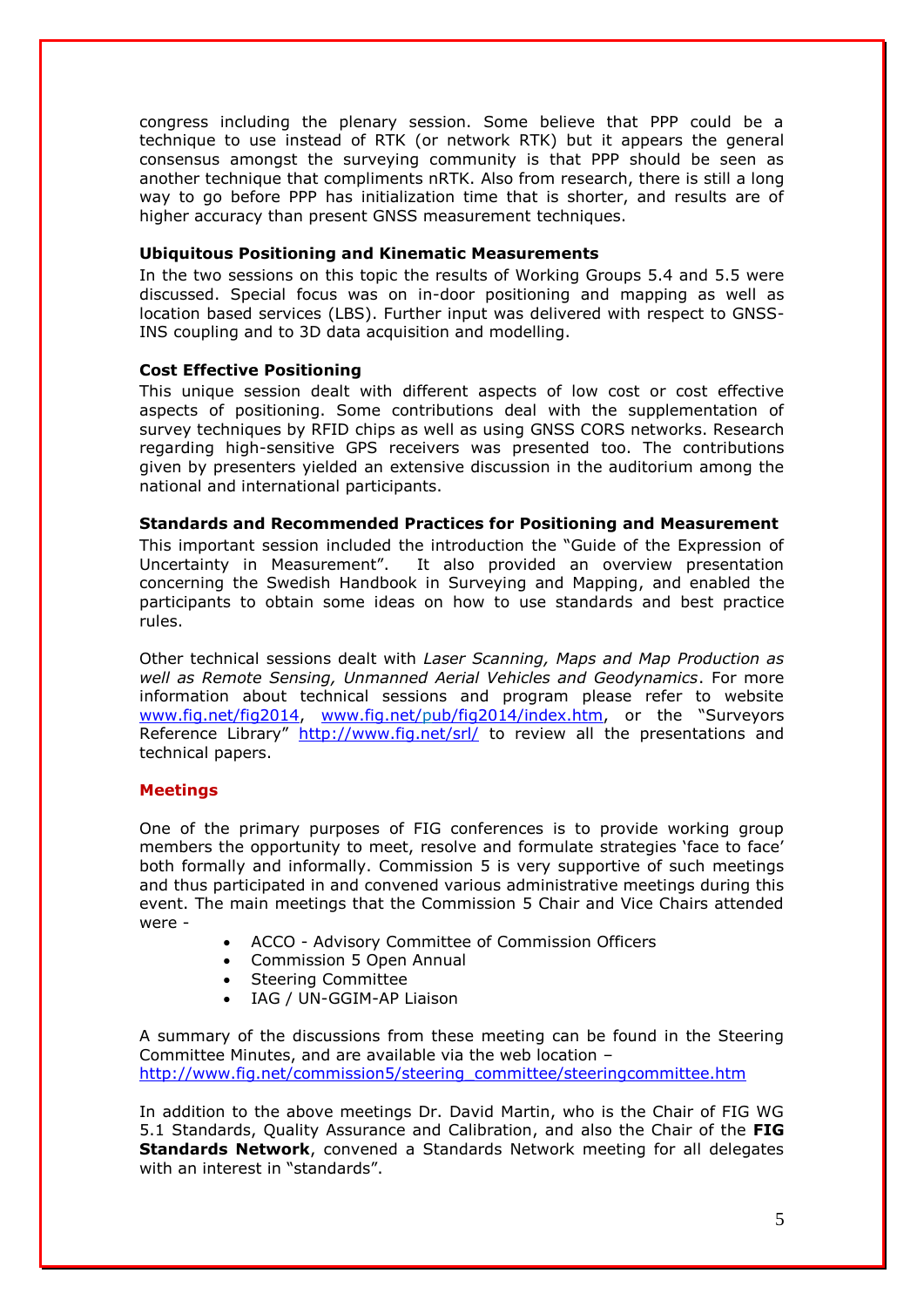The Standards Network is responsible for building and maintaining relations with the different standardisation bodies, proposing priorities on FIG's standardisation activities and ensuring information flow on standardisation to FIG members. One of the principal ways these goals are accomplished is through a Standards Network meeting held during FIG working weeks and Congresses. Each Commission sends a representative to the meeting to discuss their Commission's interest and requirements in standards.

A broad spectrum of work in FIG shows that standards are important in the surveying profession. Standards work in FIG ranges from input on the very specific ISO/TC 172 SC6 Survey Instrument Standards; to liaison with the much broader ISO/TC 211 Geographic Information/Geomatics which impacts on virtually every aspect of the surveying profession; to the remarkable work of Commission 7 members to initiate, develop and publish ISO 19152:2012 Land Administration Domain Model (LADM); and the implication of Commission 9 in the IPM coalition with the aim to develop and implement International Property Measurement Standards.

During the Standards meeting held in Kuala Lumpur several key points were discussed and reviewed. News was provided by Nic Donnelly our ISO/TC 211 liaison. Unfortunately Hans Heister was unable to attend this meeting. Nevertheless we would like to thank Hans for his hard work over the past number of years in TC 172 SC6. He will be replaced as liaison to TC 172 SC6 by Ingo Neumann the University of Hannover. Professor Neumann is a member of FIG Commission 5 as well a member of the German standards organisation mirror committee NA 005-03-04 in DIN.

During the meeting Steven Ramage (Ordnance Survey) discussed a possible FIG liaison to the Open Geospatial Consortium(OGC http://www.opengeospatial.org/). This is proposal is being discussed by the direction of the OGC and the FIG council.

The next Standards Network meeting will be held during the FIG working week in Sophia Bulgaria 17-21 May 2015.

#### **General Assembly**



As per other Congresses or Working Weeks there were two FIG General Assemblies (GAs). The main outcomes or highlights from the GAs were –

 A new voting system was ratified and will enable larger member associations to have greater voting rights to reflect the number of members. For example under the new system a member association can have one, two or three votes depending on their membership size.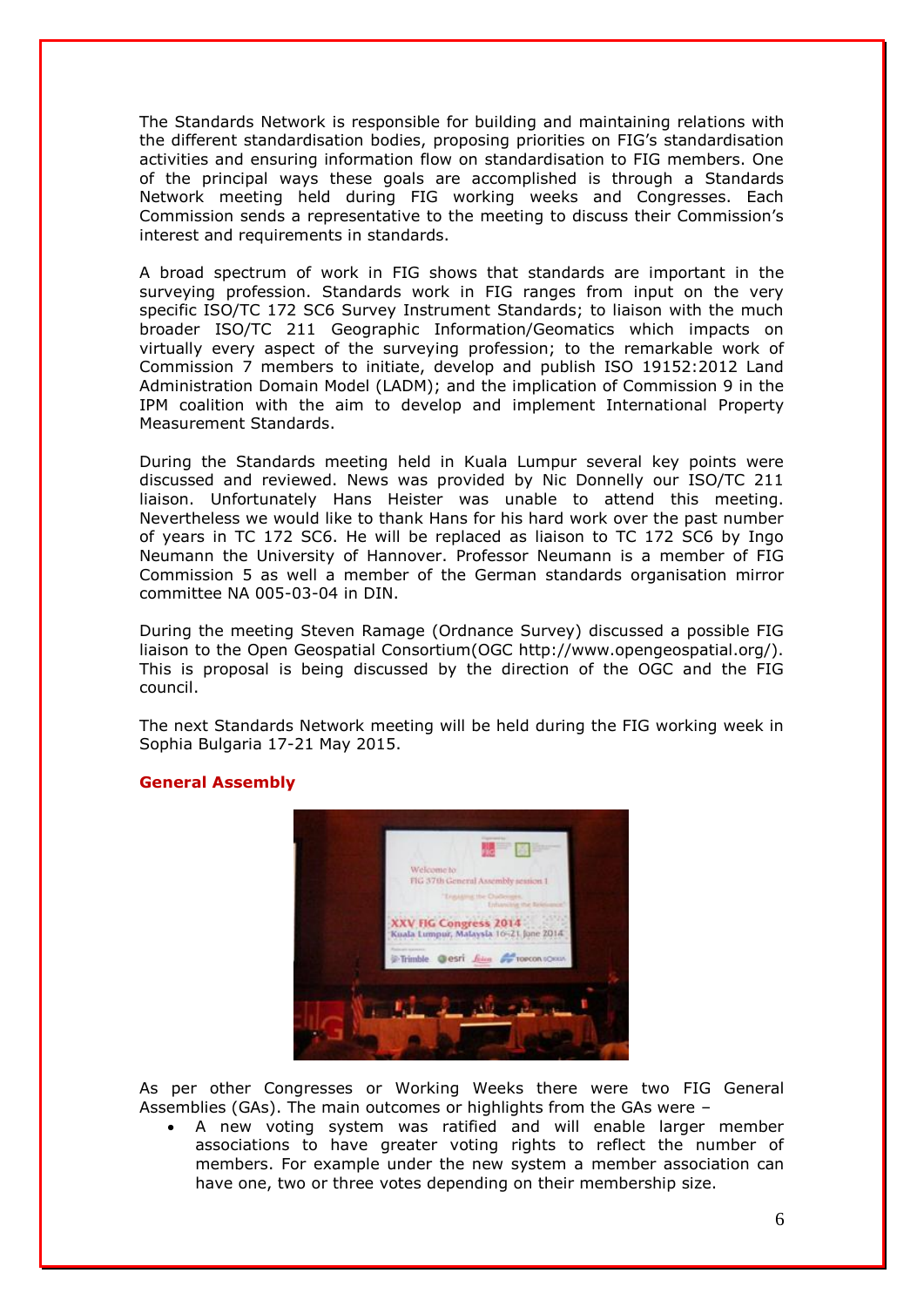- Chryssy Potsiou was elected FIG President 2015-18
- Rudolf Staiger and Diane Dumashi were elected FIG VPs 2015-18
- Helsinki was selected to host FWW 2017
- Istanbul was selected to host FIG Congress 2018

## **Social Activities**

There were several social events organized for the delegates –

- Opening Ceremony
- Foundation Dinner
- Gala Dinner

In conjunction with Commission 4 and 6 we also had our traditional technical commission's dinner. The dinner was held at the night club / restaurant called The Rabbit Hole. The food, beer and wine were excellent.











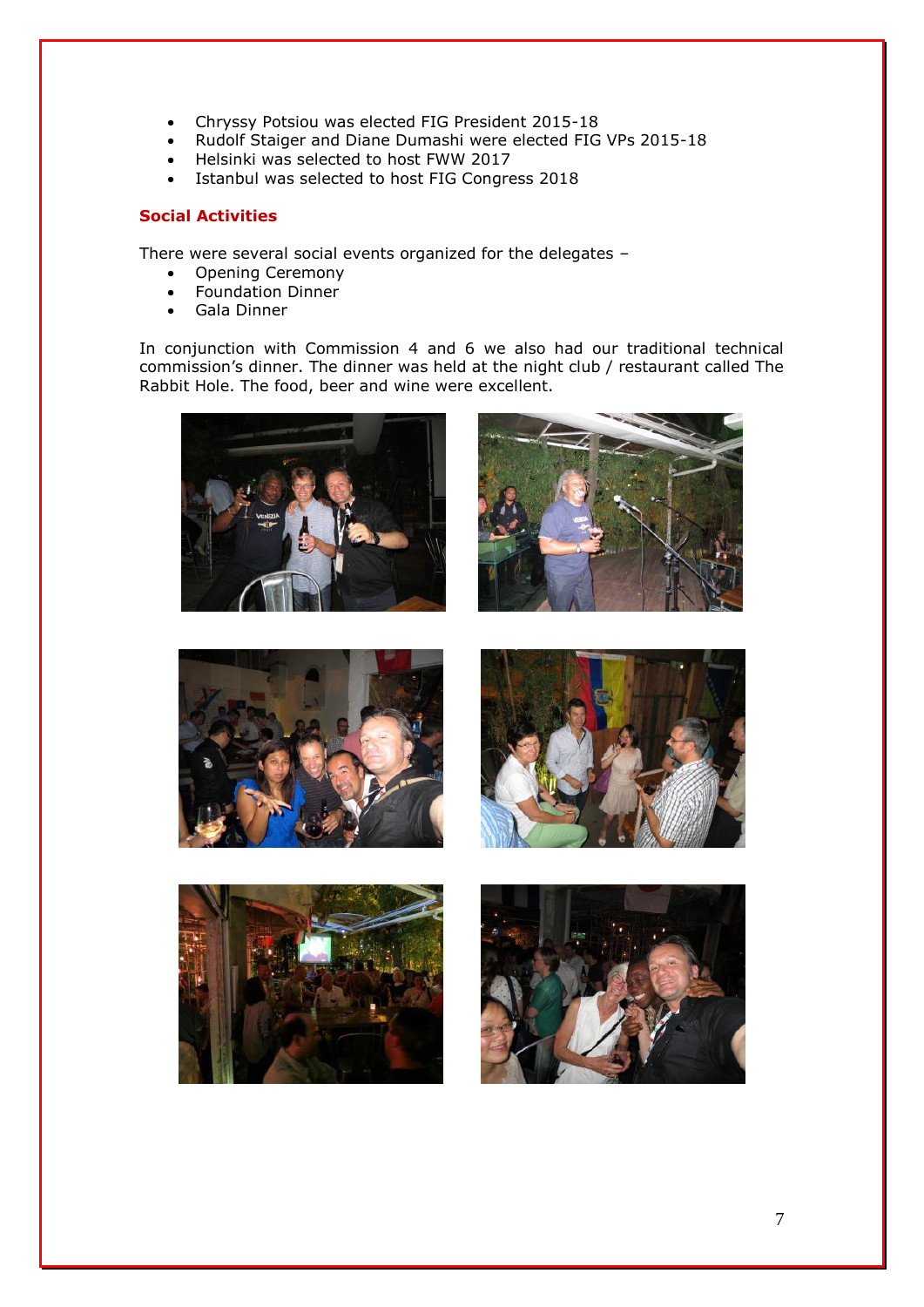

For more photos of the Congress please refer to the FIG Picture Galleries at the FIG website.

# **Commission Work Plan 2015-18**

Although, the final Work Plan for the next term is still being finalised by the Chair Elect Prof. Volker Schwieger, the following working groups and proposed structure are outlined:

WG 5.1 Standards, Quality Assurance and Calibration

WG 5.2: Reference Frame in Practise

WG 5.3: GNSS

WG 5.4: Multi-Sensor-Systems (joint with IAG and Commission 6)

WG 5.5: Cost-effective Positioning

WG 5.6: Vertical Reference Frames

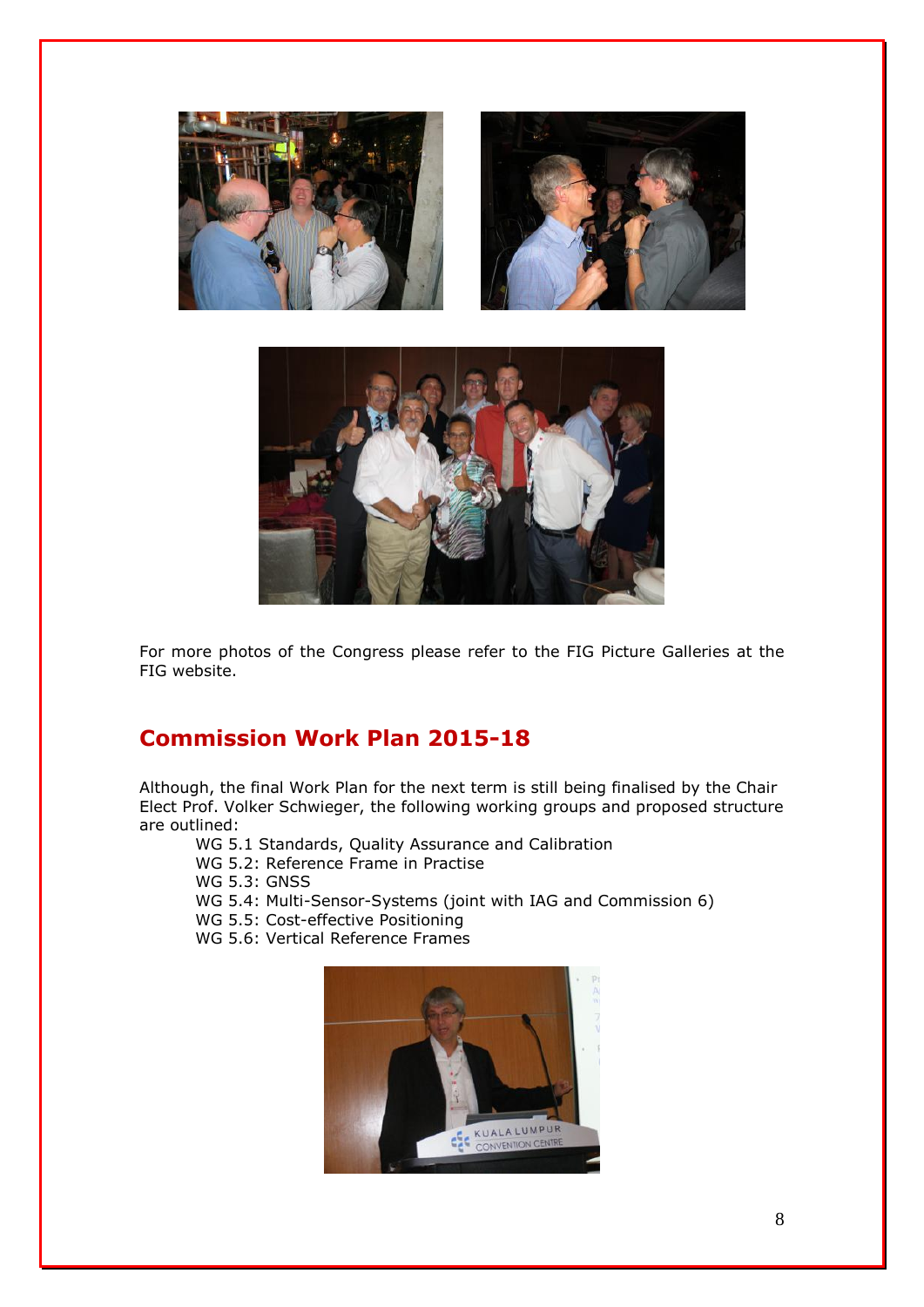More details will be distributed later on. You can influence structure and content of the Commission. Please feel free to contribute and deliver your input to email [volker.schwieger@ingeo.uni-stuttgart.de](mailto:volker.schwieger@ingeo.uni-stuttgart.de) or [li.zhang@ingeo.uni-stuttgart.de](mailto:li.zhang@ingeo.uni-stuttgart.de) .

# **Upcoming events:**

### **REFAG2014, 13-17 October. IAG symposium where FIG is co-sponsoring one session on "***Georeferencing in Practice".*

Please submit your paper! Webpage: [http://iag.uni.lu/index.php?id=189.](http://iag.uni.lu/index.php?id=189) Questions to be addressed by presentations in this session:

- How can we make the best of the development of geodetic infrastructure created by both commercial and governmental parties?
- How can we make sure that national and regional realizations of ITRF are homogenous and traceable?
- How can conflicts of interest be minimized?
- How do we join forces in an optimal way concerning the development of GNSS and reference frames both globally and nationally?

**Ninth Meeting of the International Committee on Global Navigation Satellite Systems** (ICG) hosted by the European Commission, Prague, Czech Republic,  $10^{th}$ –  $15^{th}$  November, 2014. [www.icg9prague.eu](http://www.icg9prague.eu/)

**LBS 2014, 11th Symposium on Location Based Services.** 26 –28 November 2014, Vienna, Austria:<http://www.lbs2014.org/>

*FIG Working* **Week and General Assembly,** May, 2015, Sofia, Bulgaria. Web site:<http://www.fig.net/fig2015>

# **How to Participate in Our Commission**

Commission 5 Chairs of the working groups are continually developing the membership for their working groups. There is still opportunity for you to join any of the working or joint working groups. If you are interested then there are two levels in which you could actively contribute and they are –

- The first level of participation is as a "core member" of a working group contributing directly to discussions, publications, meetings, and facilitates technical sessions, etc.
- The second level of participation is as part of a "reference group" to review publications, technical papers, provide feedback on issues and general assistance, etc.

People interested in being involved in one of the working groups should contact the Chair of the relevant Working Group and send a copy to our *NEW Vice Chair*  for **Administration**, Li Zhang email: *li.zhang@ingeo.uni-stuttgart.de.* 

All responses should indicate the desired level of participation, either as a "core member" or as part of a "reference group" and also include a one or two paragraph biography of your professional career to date.

There is also another way to assist Commission 5 with their work and that is to become a National Delegate to Commission 5. Please note, we recommend that before you consider this option you will need to check with your FIG member association whether they already have a National Delegate for Commission 5 and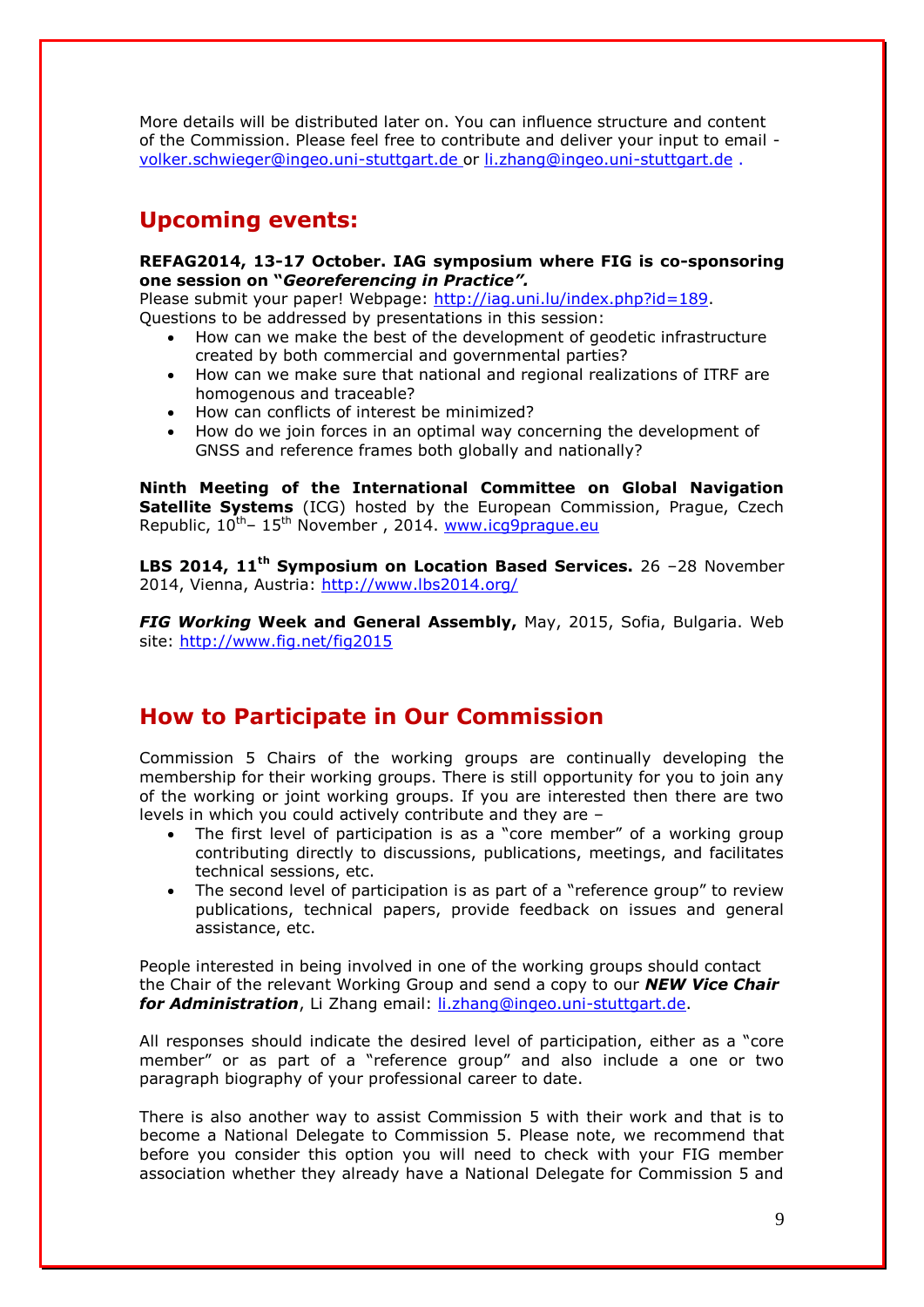if it has been officially listed on our website. Please navigate to location <http://www.fig.net/comm/natdel5.htm> .

Briefly, the role of a National Commission Delegate is to -

- establish networks within their countries to communicate information and obtain feedback for the Commission,
- be actively involved in commission activities, including responding to questionnaires or correspondence and identifying topics and authors of papers for Commission symposia and FIG congresses,
- seek and encourage funding support to attend FIG activities, including commission meetings, and
- write at least one annual report for publication in a local newsletter or technical journal or for dissemination by some other means to individual members of their member association or organisation.

If you wish to be a National Delegate for Commission 5 your FIG member association must formally submit in writing to the FIG Office the name, professional title, address, telephone and fax numbers and email address of the nominated person.

Commission 5 looks forward to your response and please do hesitate to ask any questions or if you have any further queries.

# **FIG Commission 5 e-Newsletter**

If you would like to circulate Commission 5 NEWS to all our members please email your item for consideration to the

- Vice Chair Administration Rob Sarib [robert.sarib@nt.gov.au](mailto:robert.sarib@nt.gov.au) or
- Chair of Commission 5 Mikael Lilje [Mikael.Lilje@lm.se](mailto:Mikael.Lilje@lm.se)